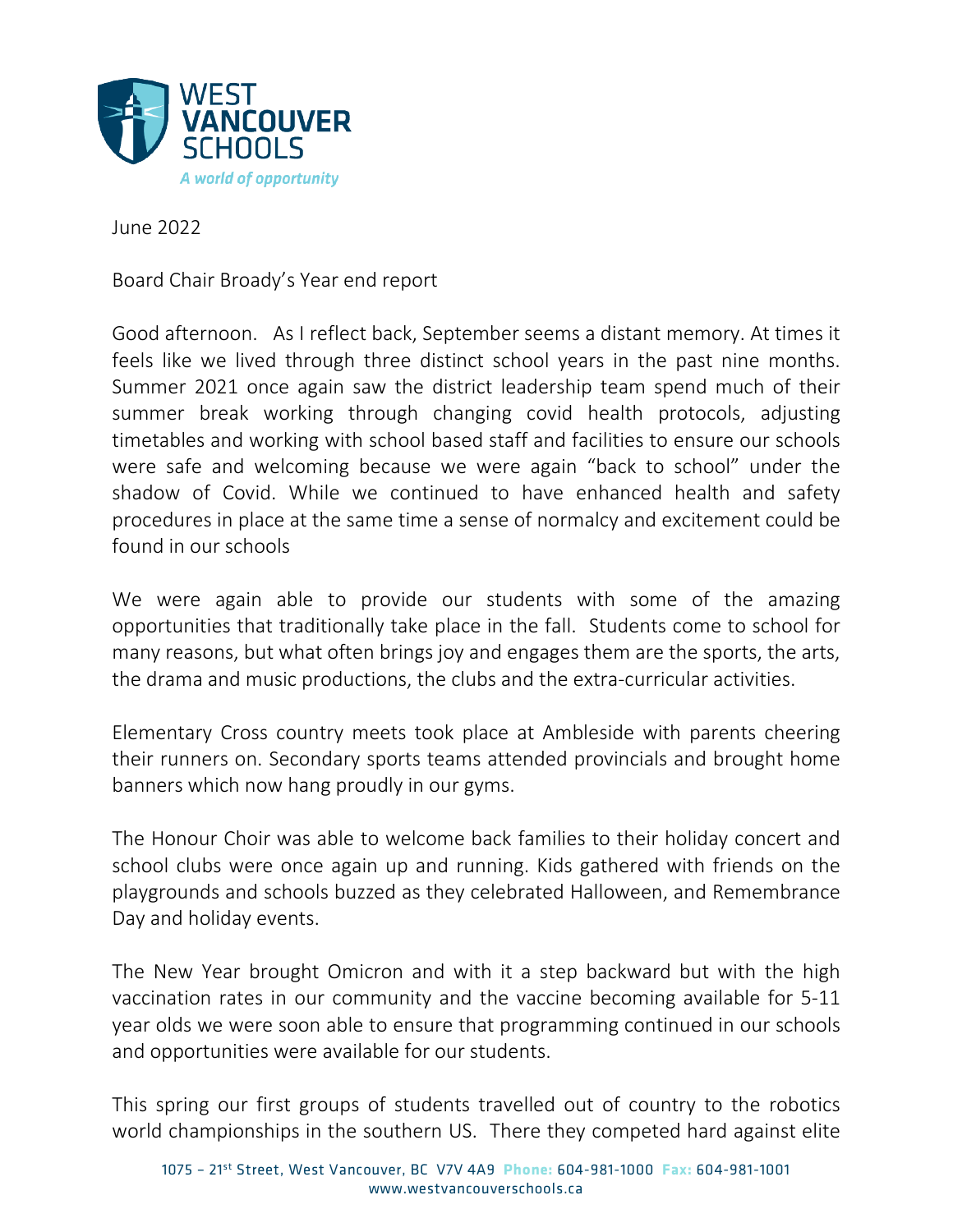

teams from around the world and a team from Ridgeview Elementary, who are with us today, became the world champions in small robots. Students have been to outdoor schools and participated in concerts and sporting events. The board is

finally meeting again person. We are and will continue to be agile to support families, staff and students through future challenges and changes and we will at all times ensure the health and safety of students and staff is prioritized.

The rest of the work of the board also moved forward during the 2021-22 school year.

French Immersion remains incredibly popular in WV Schools and this spring an outside consultant was engaged to undertake our  $2<sup>nd</sup>$  French Immersion review, with the results of the review to be shared in the fall.

Over the past two years there has been a sustained focus on equity, diversity and Inclusivity with staff, parents and students taking on this important work within our schools as well as with the assistance of Aldan Habacon. This is important work will continue and will be embedded in all that we do.

The board is also incredibly proud of the work being done by the Indigenous Education Committee which is a shared decision making body, with Squamish Nation representative Sempulyan (Stuart Gonzalez) and West Vancouver Schools' Vice-Chair Sheelah Donahue. We have a strong, collaborative relationship with the Nation and together we will continue to focus on DRIPA and work together to ensure that meaningful change continues around reconciliation.

Schools across the district set their individual goals through Framework for Enhanced Student Learning (FESL) and aligned them with the Board's strategic plan. Next steps will see us gather the data from these initiatives so that we can measure improvements and ensure we continue to best support students and improve educational outcomes.

It has been a challenging budget year. Inflationary costs, the addition of the five provincially mandates sick days, unfunded cost increases in salaries and benefits and the need to continue to budget for increased cleaning and TTOC costs are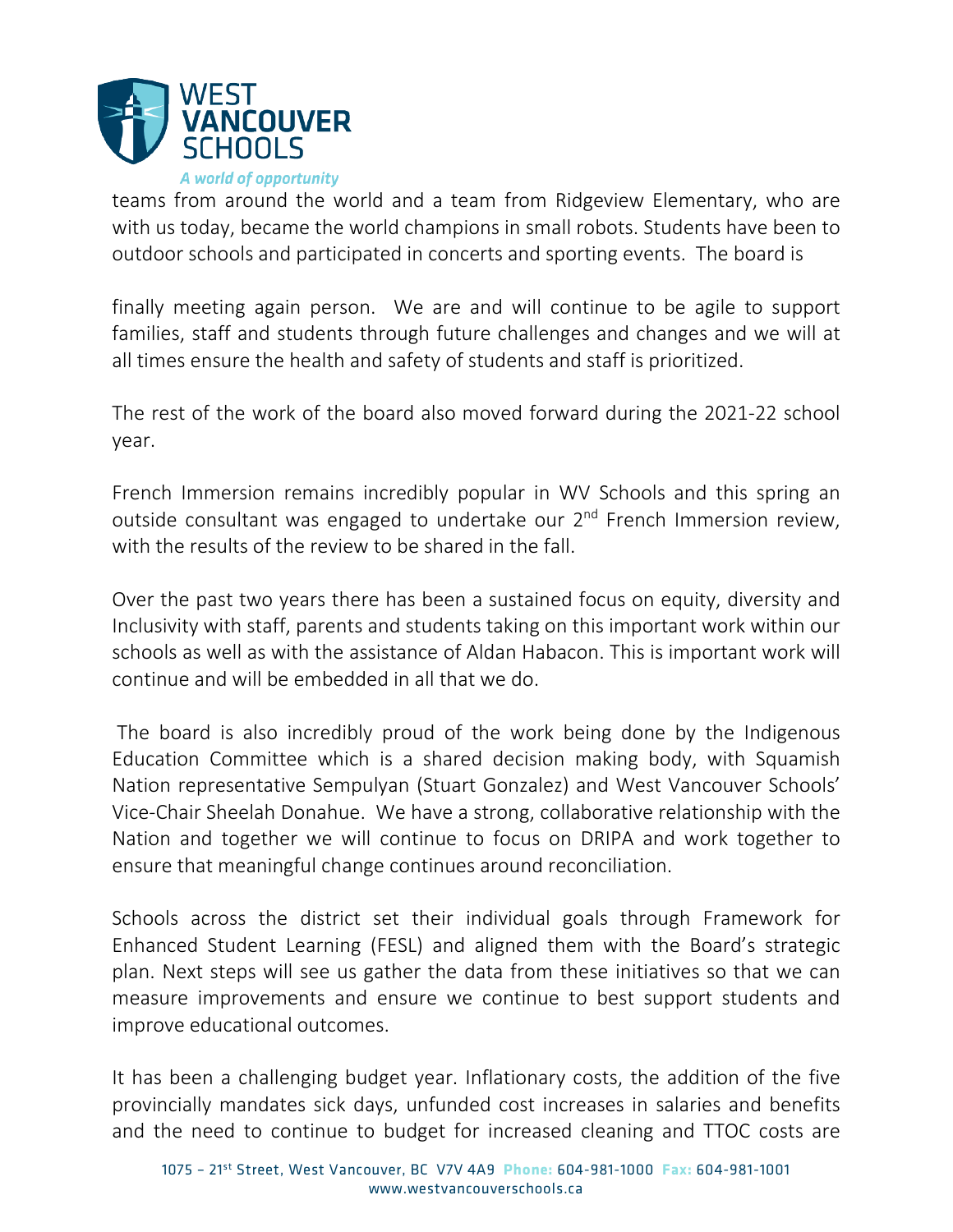

mounting and our funding allocation, which continues to be one of the lowest in the province means that once again we are in a structural deficit and that reserves will be well below the 3% contingency that is recommended. While incredibly

challenging, we are grateful to Secretary Treasurer Leiterman and her team for their hard work in creating a budget that continues to be centred on student needs and for the careful stewardship they provide to ensure that we reduce this structural deficit in order to balance future budgets and rebuild our contingency.

Teacher and support staff contracts expire at the end of June and bargaining will continue through the summer and into the fall. This round of local bargaining was successfully completed earlier this spring and the focus is now on the provincial table.

And as we move further into June it is again a time of celebration….the District track and field meet, grade seven leaving ceremonies and sports days. Graduation banquets and commencements.

Honouring our coaches and retirees. The one constant this past year, in all its iterations, has been the return to and focus on providing opportunities, both educational and experiential, for our students. These opportunities would not be possible without the extraordinary work of every member of staff in WV Schools. To our families, our educators and support staff, our office staff and facilities team. To our administrators and district leadership team – thank you.

As you've heard me and my fellow board members say many times, it takes a village to raise a child and we are privileged to have so many amazing individuals supporting the students in our school community.

I would like to finish, by thanking my fellow trustees, Vice-Chair Sheelah Donahue and trustees Lynne Block, Nicole Brown and Dave Stevenson for ongoing dedication to the district and to our staff and students. The singular role of the trustee is to improve student outcomes, and I'm very proud of the work this board has done, through often challenging circumstances, to create the best educational opportunities for all our students. and for how they have consistently put students at the centre of every decision they make – thank you.